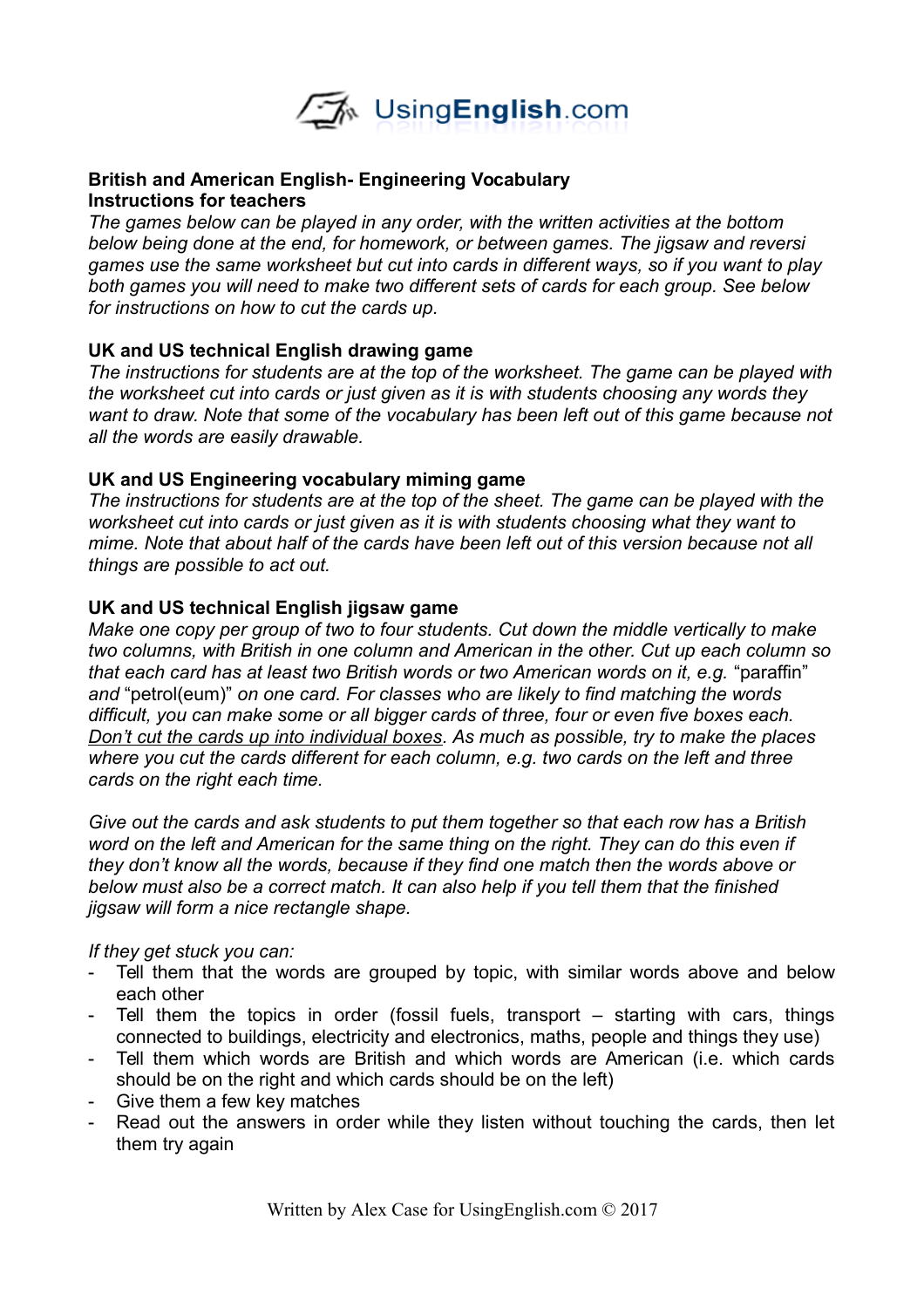

*Let them check by reading the answers out or giving out the worksheet, then they can test each other in pairs by:*

- Reading out a pair of boxes from anywhere on the worksheet and seeing if their partner can spot if they have the same meaning or not (i.e. if they are a British or American pair or not)
- Reading out a pair of boxes and seeing if their partner can repeat back the British one
- Reading out a pair of boxes and seeing if their partner can repeat back the American one
- Reading out words from various places in one column until their partner is sure if they are (all) British or (all) American
- Reading out one card and seeing if their partner can identify if it is British or American
- Reading out one card and seeing if their partner can say a synonym of it
- Explaining, drawing and/ or miming a word without saying either form of the word until their partner says one or both forms

## **US and UK technical English reversi games**

*Cut along the worksheet horizontally (only), so that the cards are joined in British and American English pairs, e.g. with* "hard hat" *and* "bump cap" *next to each other on the same card. Don't cut vertically between the two columns. Students spread the cards across the table and then fold them so that British is on one side and American on the other. It doesn't matter which side is top when they start the game.* 

*One student says what they think is one the other side of a card, e.g.* "fire engine" *if the side they can see says* "fire truck"*, then turns that card over to check. If they correctly guessed (exactly) what is on the other side of the card, they leave it turned over (so that in the future people have to do the transformation the other way round) and can try the next card. Whenever they make a mistake, play passes to the next person.* 

*You can let students choose which cards they want to do each time or, for more challenge, get them to put the cards in a column and start from the bottom of the column each time. The winner could be the first person to reach a certain number in a row without making a mistake (e.g. reaching the top of the column or ten in a row), the person with the highest number of correct guesses throughout the game, or the person who manages the longest string of correct guesses in a row during the whole game (without needing to keep a total score, i.e. not adding up the correct guesses throughout the game).* 

*If students find the game difficult, you could let them look at both sides of all the cards for two minutes to try to memorise them before they try again, and/ or let them work together instead of competing.* 

*After the game, they can test each other in pairs.* 

#### **UK and US technical English dominoes**

*Although it is possible to play actual dominoes with these cards, it is usually better to get them to work together to arrange the cards in a big circle. They can then test each other, e.g. reading out halves of collocations or reading out one version of the collocation.*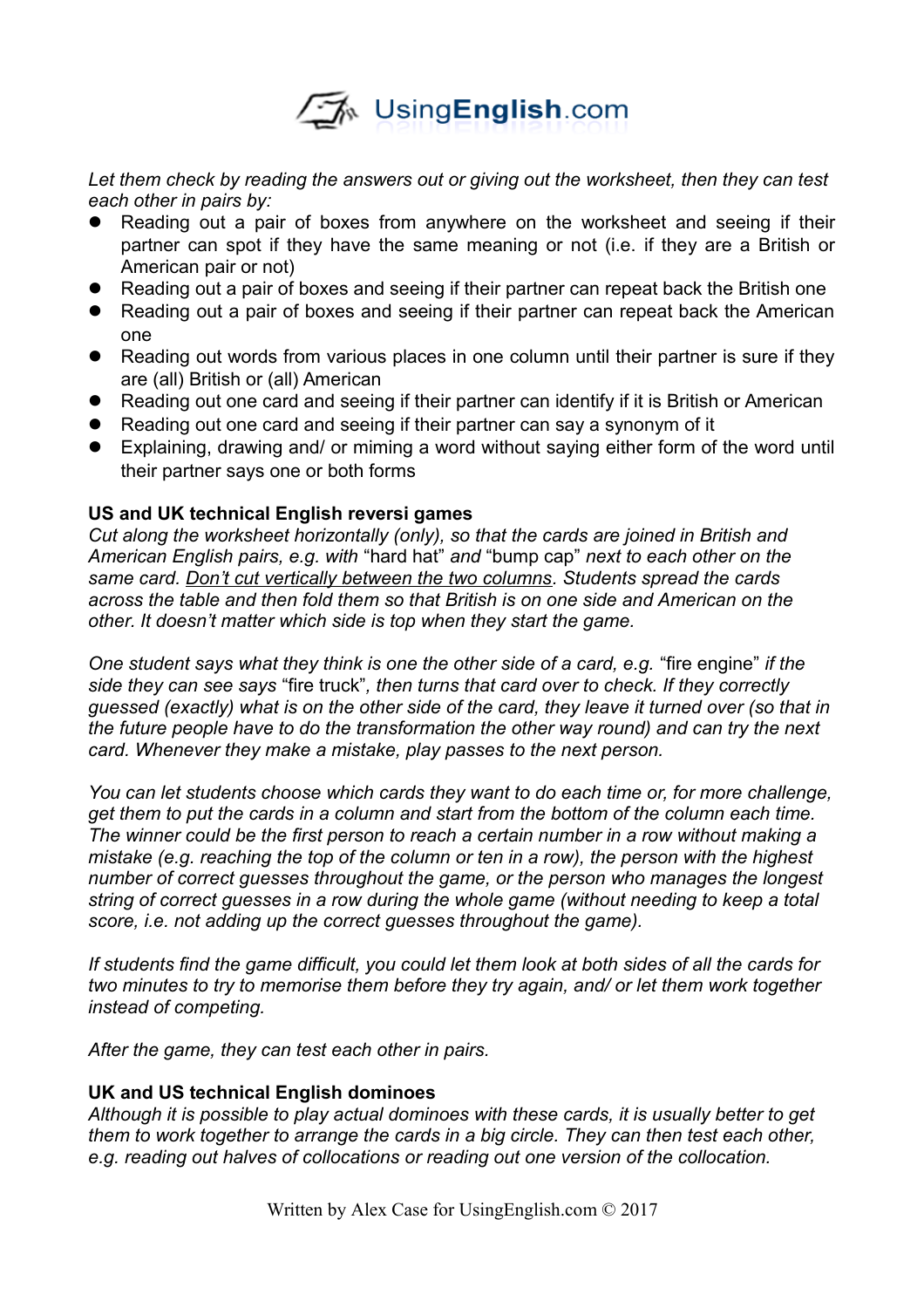

### **British and American engineering vocabulary drawing game**

*Choose one of the rows below and draw without speaking until your partner says at least one word in that row. If possible, also get them to guess if what they said is British or American English and what the other version is. If they can't guess, draw more (e.g. different or opposite things crossed out), give other hints such as the first letter or number of letter or let your partner look at the options below.* 

| <b>British</b>         | <b>American</b>       |
|------------------------|-----------------------|
| petrol(eum)            | gas(oline)            |
| bonnet                 | hood                  |
| bumper                 | fender                |
| windscreen             | windshield            |
| tyre                   | tire                  |
| exhaust pipe/ silencer | tailpipe/ muffler     |
| accelerator (pedal)    | gas pedal             |
| handbrake              | parking brake         |
| gearbox                | transmission          |
| lorry                  | truck*                |
| fire engine            | fire truck            |
| dustcart               | garbage truck         |
| skip                   | dumpster              |
| bin                    | trashcan/ garbage can |
| tap                    | faucet                |

Written by Alex Case for UsingEnglish.com © 2017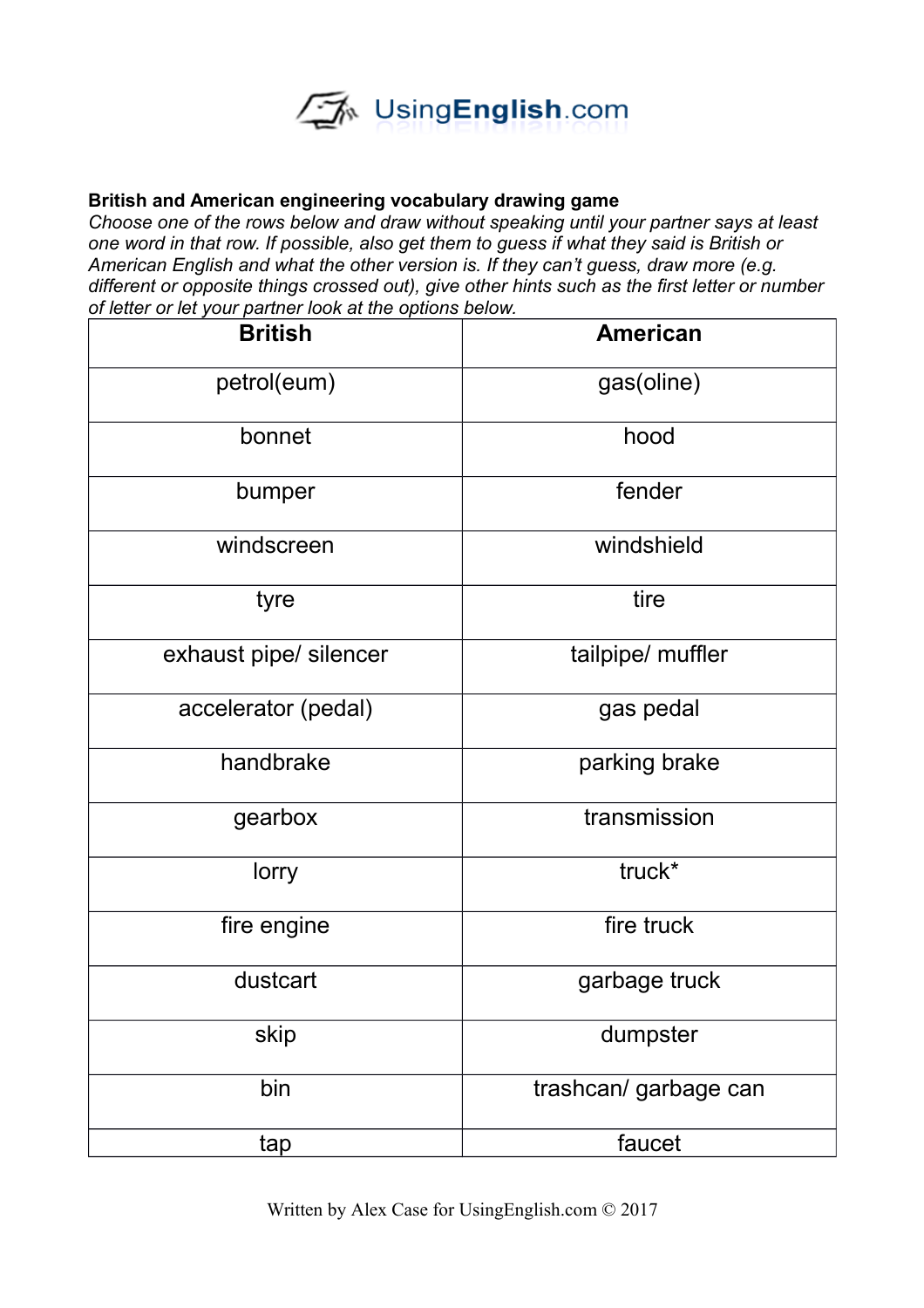# UsingEnglish.com

| lift                        | elevator*                |
|-----------------------------|--------------------------|
| hoover                      | vacuum cleaner*          |
| (electrical) socket         | (electrical) outlet      |
| (electricity) pylon         | transmission tower/ mast |
| aerial                      | antenna*                 |
| (electric) torch            | flashlight               |
| mobile (phone)              | cellphone                |
| hash (sign)                 | pound (sign)             |
| maths                       | math                     |
| anti-clockwise              | counter-clockwise        |
| nought point oh five        | zero point zero five*    |
| three thousand two hundred* | thirty two hundred       |
| a hundred and thirty        | a hundred thirty         |
| a thousand million          | a billion*               |
| (service) engineer          | (service) technician     |
| hard hat                    | bump cap                 |
| spanner                     | wrench                   |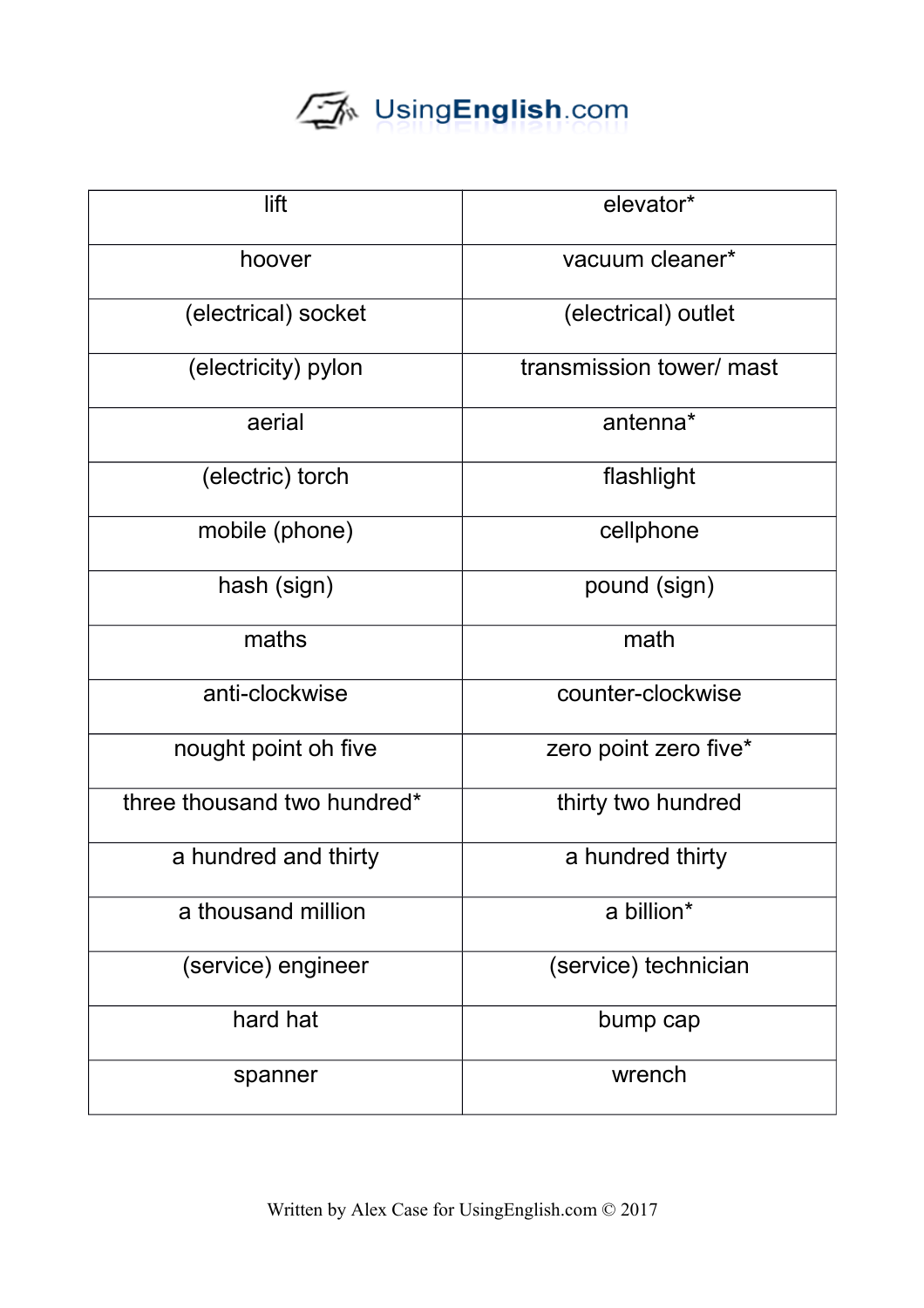

## **British and American English for engineers miming game**

*Choose one of the rows below and mime until your partner says at least one word on that line. If possible, also get them to identify if what they said is British or American English and then to say the other version. If they can't guess, you can give hints like the first letter and/ or let them see the list below.*

| <b>British</b>              | <b>American</b>       |
|-----------------------------|-----------------------|
| accelerator (pedal)         | gas pedal             |
| handbrake                   | parking brake         |
| gearbox                     | transmission          |
| bin                         | trashcan/garbage can  |
| tap                         | faucet                |
| lift                        | elevator*             |
| hoover                      | vacuum cleaner*       |
| (electrical) socket         | (electrical) outlet   |
| (electric) torch            | flashlight            |
| mobile (phone)              | cellphone             |
| anti-clockwise              | counter-clockwise     |
| nought point oh five        | zero point zero five* |
| three thousand two hundred* | thirty two hundred    |
| a hundred and thirty        | a hundred thirty      |
| hard hat                    | bump cap              |
| spanner                     | wrench                |

Written by Alex Case for UsingEnglish.com © 2017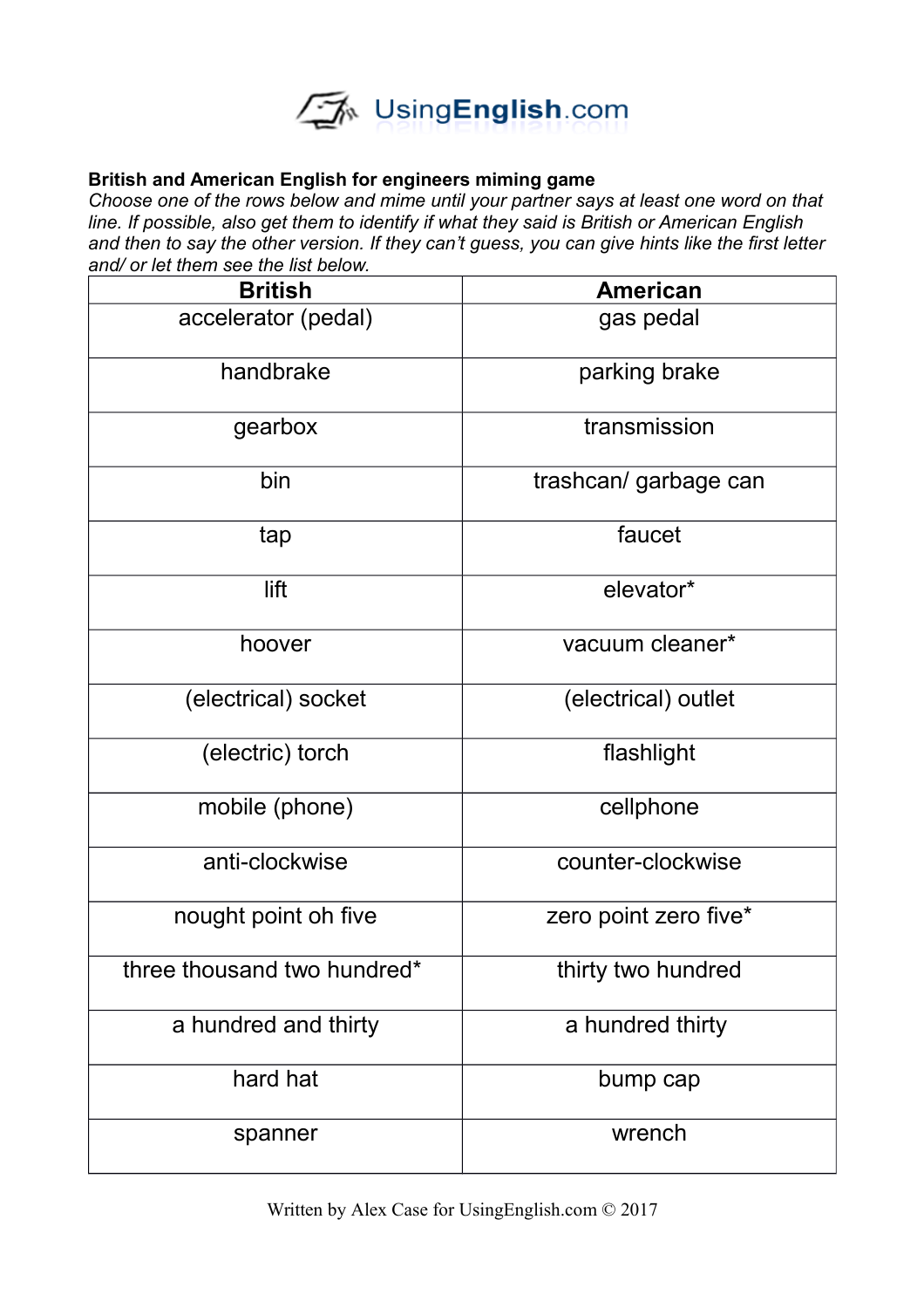

### **British and American engineering vocabulary jigsaw and reversi games Cards to cut up/ Suggested answers**

| <b>British</b>      | <b>American</b>       |
|---------------------|-----------------------|
| paraffin            | kerosene              |
| petrol(eum)         | gas(oline)            |
| bonnet              | hood                  |
| bumper              | fender                |
| windscreen          | windshield            |
| tyre                | tire                  |
| (car) silencer      | muffler               |
| exhaust pipe        | tailpipe              |
| accelerator (pedal) | gas pedal             |
| handbrake           | parking brake         |
| gearbox             | transmission          |
| lorry               | truck*                |
| fire engine         | fire truck            |
| dustcart            | garbage truck         |
| skip                | Dumpster              |
| bin                 | trashcan/ garbage can |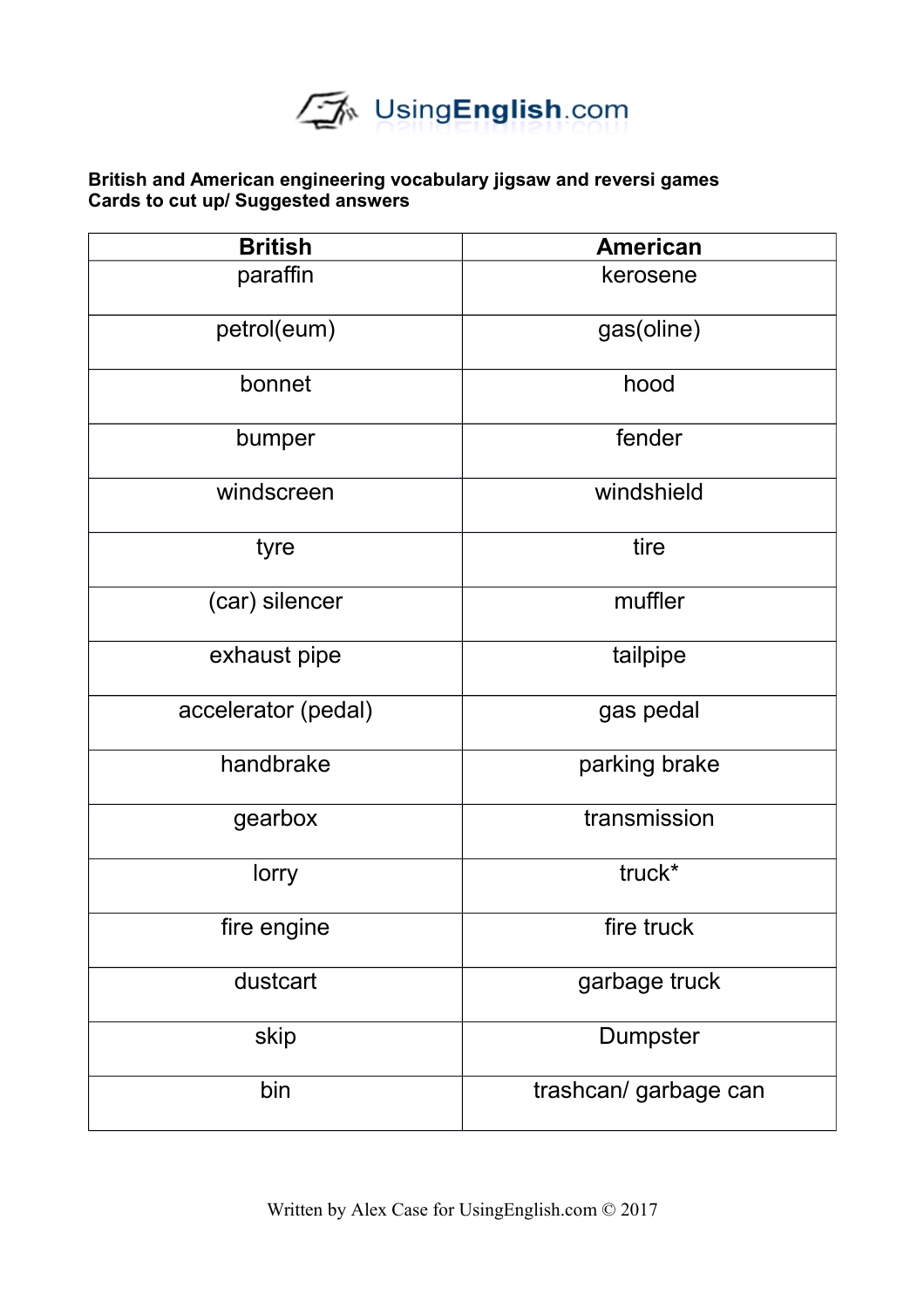# UsingEnglish.com

| tap                         | faucet                   |
|-----------------------------|--------------------------|
| lift                        | elevator*                |
| hoover                      | vacuum cleaner*          |
| (electrical) socket         | (electrical) outlet      |
| (electricity) pylon         | transmission tower/ mast |
| aerial                      | antenna*                 |
| (electric) torch            | flashlight               |
| mobile (phone)              | cellphone                |
| hash (sign)                 | pound (sign)             |
| maths                       | math                     |
| anti-clockwise              | counter-clockwise        |
| nought point oh five        | zero point zero five*    |
| three thousand two hundred* | thirty two hundred       |
| a hundred and thirty        | a hundred thirty         |
| a thousand million          | a billion*               |
| (service) engineer          | (service) technician     |
| hard hat                    | bump cap                 |
| spanner                     | wrench                   |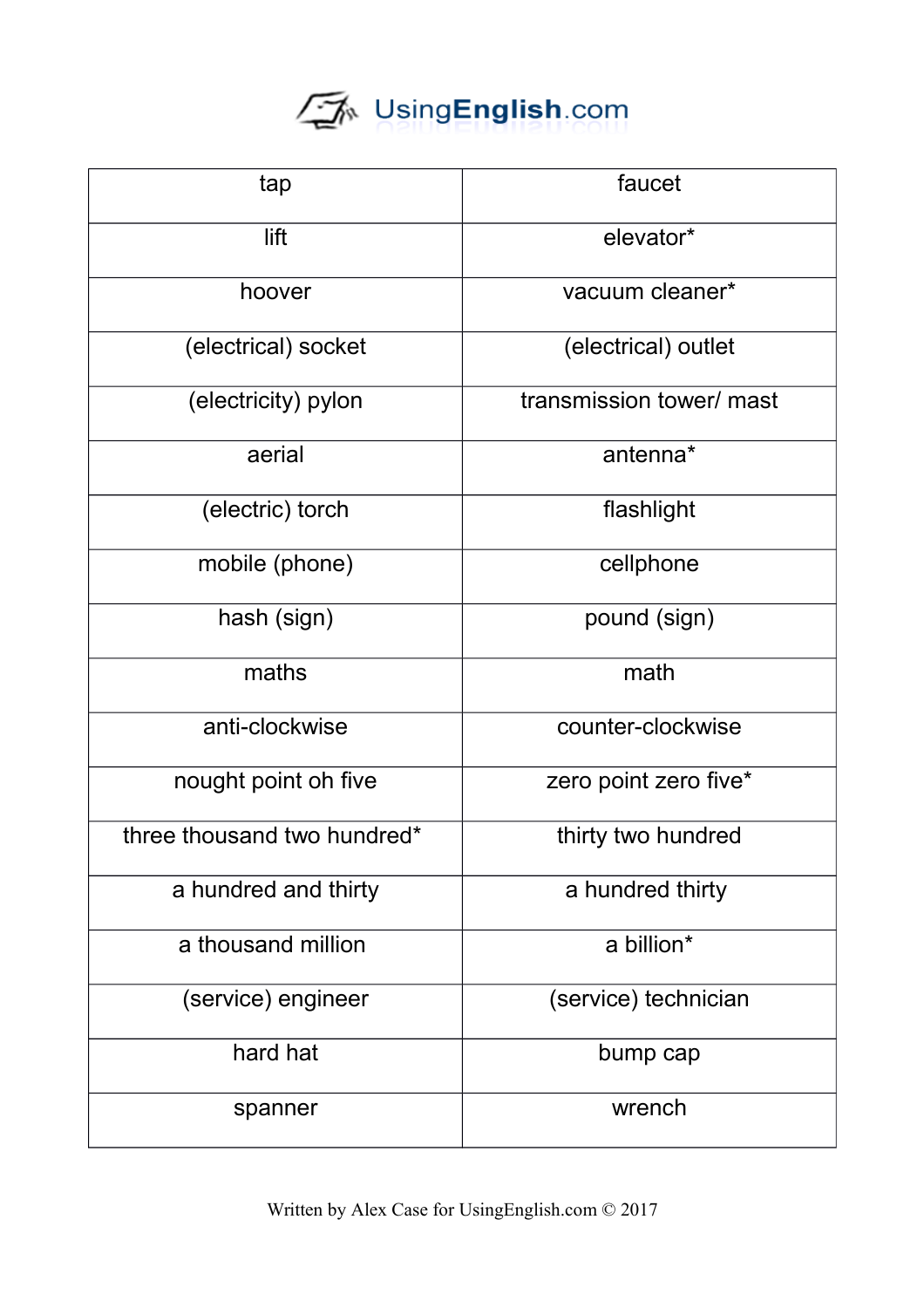

# **British and American technical English collocations dominoes**

| hoover (e.g. Roomba)         | paraffin          |
|------------------------------|-------------------|
| vacuum cleaner (e.g. Roomba) | kerosene          |
| stove                        | petrol            |
| heater                       | gas               |
| station                      | front/rear/back   |
| station                      | front/rear/back   |
| bumper                       | windscreen        |
| fender                       | windshield        |
| wipers                       | snow              |
| wipers                       | snow              |
| tyres                        | exhaust           |
| tires                        | tail-             |
| pipe                         | accelerator       |
| pipe                         | gas               |
| pedal                        | hand-             |
| pedal                        | parking           |
| brake                        | automatic/ manual |
| brake                        | automatic/ manual |
| gearbox                      | lorry             |
| transmission                 | truck*            |
| driver                       | fire              |
| driver                       | fire              |
| engine                       | (rubbish)         |
| truck                        | trash-/ garbage   |
| bin                          | hot/cold (water)  |
| can                          | hot/ cold (water) |
| tap                          | (electrical)      |
| faucet                       | (electrical)      |
| socket                       | TV                |
| outlet                       | TV                |
| aerial                       | pocket            |
| antenna                      | pocket            |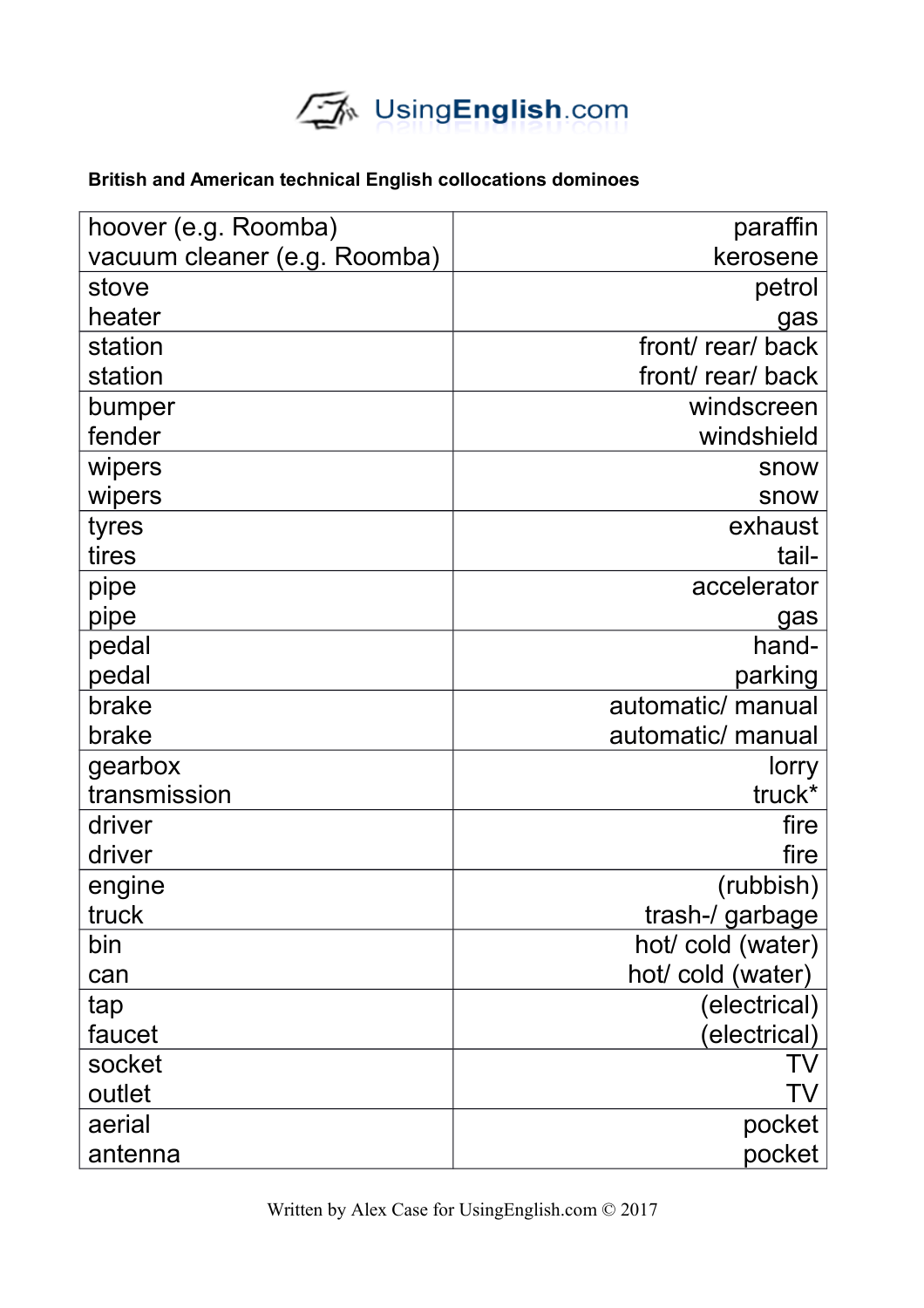# UsingEnglish.com

| torch                         | hash          |
|-------------------------------|---------------|
| flashlight                    | pound         |
| sign                          | maths         |
| sign                          | math          |
| teacher                       | turn          |
| teacher                       | turn          |
| anti-clockwise                | nought point  |
| counter-clockwise             | zero point    |
| oh five                       | mobile        |
| zero five                     | cell-         |
| phone                         | hard          |
| phone                         | bump          |
| hat                           | adjustable    |
| cap                           | adjustable    |
| spanner                       | service       |
| wrench                        | (service)     |
| engineer                      | a hundred     |
| technician                    | a hundred     |
| and thirty                    | dustcart      |
| thirty                        | garbage truck |
| driver                        | bonnet        |
| driver                        | hood          |
| ornament                      | rental        |
| ornament                      | rental/ hire  |
| skip                          | lift          |
| Dumpster                      | elevator      |
| to the 12 <sup>th</sup> floor | robot         |
| to the $12th$ floor           | robot         |
|                               |               |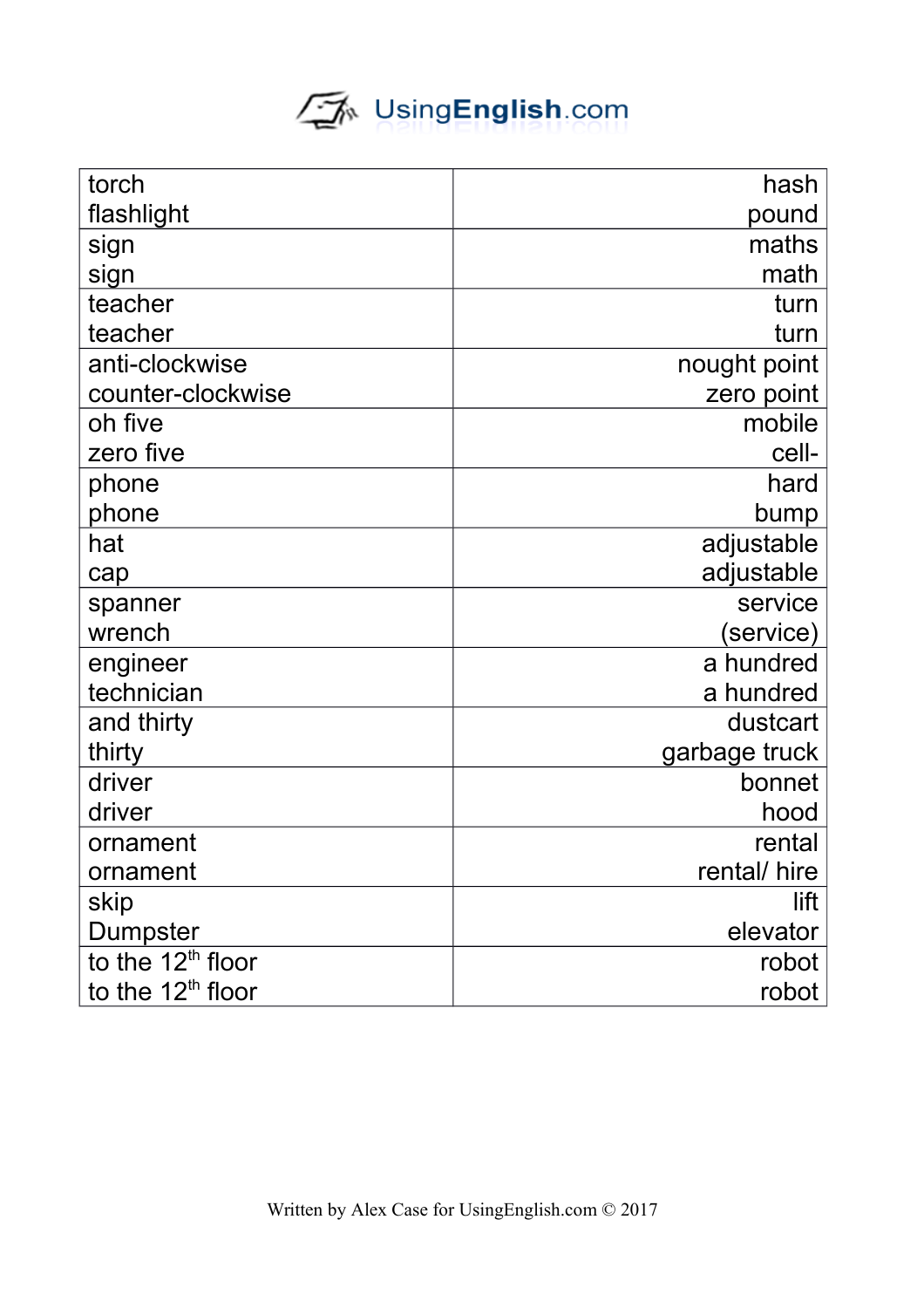

# **British and American English for engineers written practice Matching British and American English**

*Match up the British and American words below:*

accelerator (pedal) accelerator (pedal) bin fender and the state of the state of the state of the state of the state of the state of the state of the bonnet the set of the set of the set of the set of the set of the set of the set of the set of the set of the set of the set of the set of the set of the set of the set of the set of the set of the set of the set of the se bumper garbage truck dustcart dust and the control of the control of the control of the control of the control of the control of the control of the control of the control of the control of the control of the control of the control of the contr exhaust pipe gas (oline) gas (oline) fire engine hood gearbox kerosene handbrake muffler lorry **parking brake** paraffin tailpipe petrol(eum) tire (car) silencer transmission skip trashcan/ garbage can tap truck\* truck\* truck\* truck\* truck\* truck\* truck\* truck\* truck\* truck\* truck\* tyre windshield windscreen **faucet** (electric) torch (electrical) outlet (electricity) pylon technician (service) engineer a billion a hundred and thirty a hundred thirty a hundred thirty a thousand million antenna antenna antenna antenna antenna antenna antenna antenna antenna antenna antenna antenna antenna antenna antenna antenna antenna antenna antenna antenna antenna antenna antenna antenna antenna ant aerial bump cap anti-clockwise cellphone hard hat counter-clockwise hash (sign) elevator hoover **flashlight** lift mathematic method is a state of the state of the mathematic method is a state of the mathematic method is maths pound (sign) mobile (phone) thirty two hundred nought point oh five transmission tower/ mast socket vacuum cleaner\* spanner wrench with the spanner wrench with the spanner wrench with the spanner wrench with the spanner wrench three thousand two hundred\* **zero** point zero five\*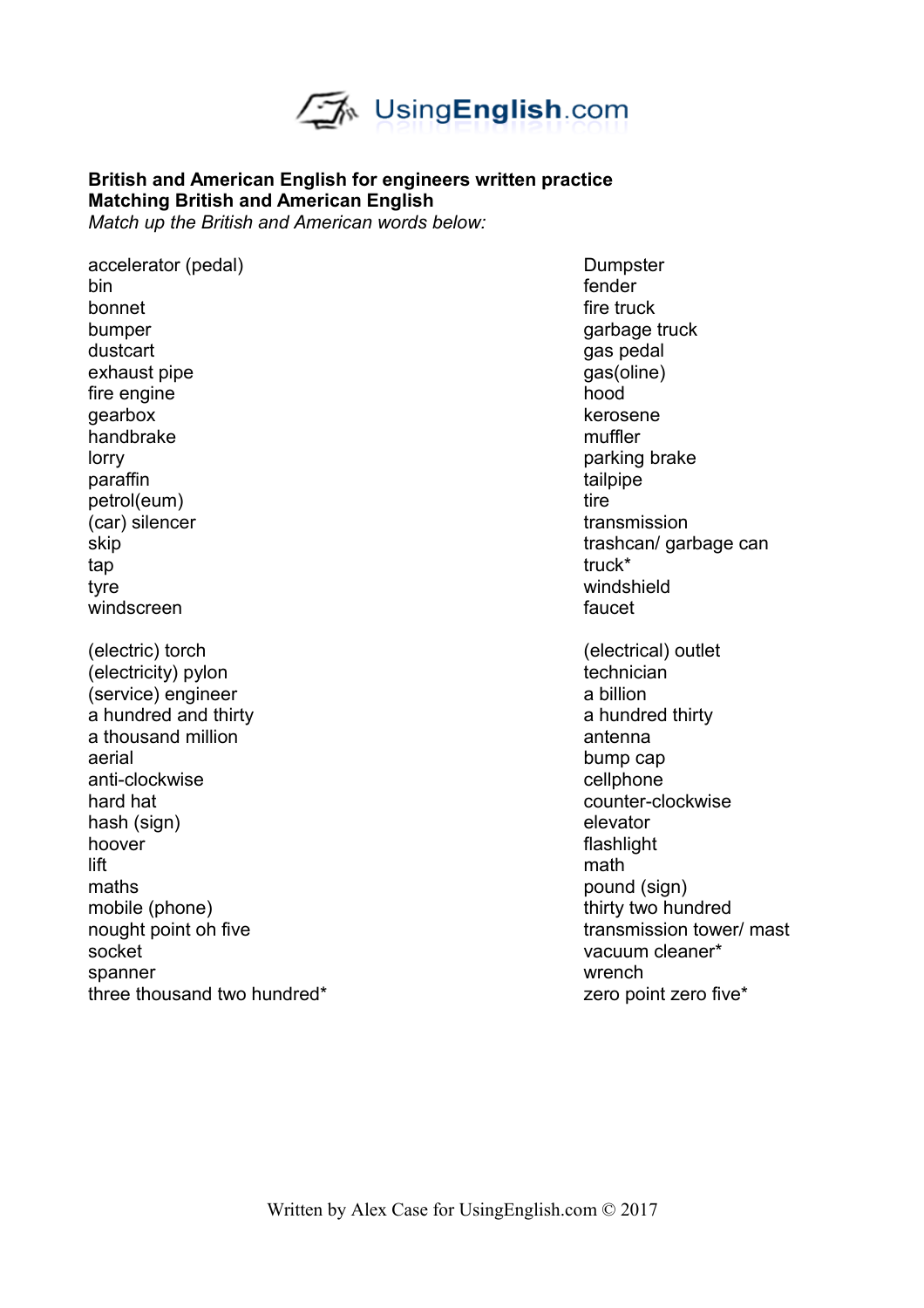

#### **Identifying British and American English**

*Write* "UK" *and* "US" *next to the words on each side of the pairs below. Then look at the cards to check, the first time pens down and remembering them to try this task again. As on the cards, the ones which can be both British or American have a star (\*) next to them.*

> kerosene/ paraffin gas(oline)/ petrol(eum) bonnet/ hood bumper/ fender windscreen/ windshield tire/ tyre muffler/ (car) silencer exhaust pipe/ tailpipe accelerator (pedal)/ gas pedal handbrake/ parking brake gearbox/ transmission lorry/ truck fire engine/ fire truck dustcart/ garbage truck Dumpster/ skip bin/ trashcan or garbage can faucet/ tap elevator\*/ lift hoover/ vacuum cleaner\* (electrical) outlet/ socket (electricity) pylon/ transmission tower or mast aerial/ antenna flashlight/ (electric) torch cellphone/ mobile (phone) hash (sign)/ pound (sign) math/ maths anti-clockwise/ counter-clockwise nought point oh five/ zero point zero five\* thirty two hundred/ three thousand two hundred\* a hundred and thirty/ a hundred thirty a billion\*/ a thousand million (service) engineer/ (service) technician bump cap/ hard hat spanner/ wrench